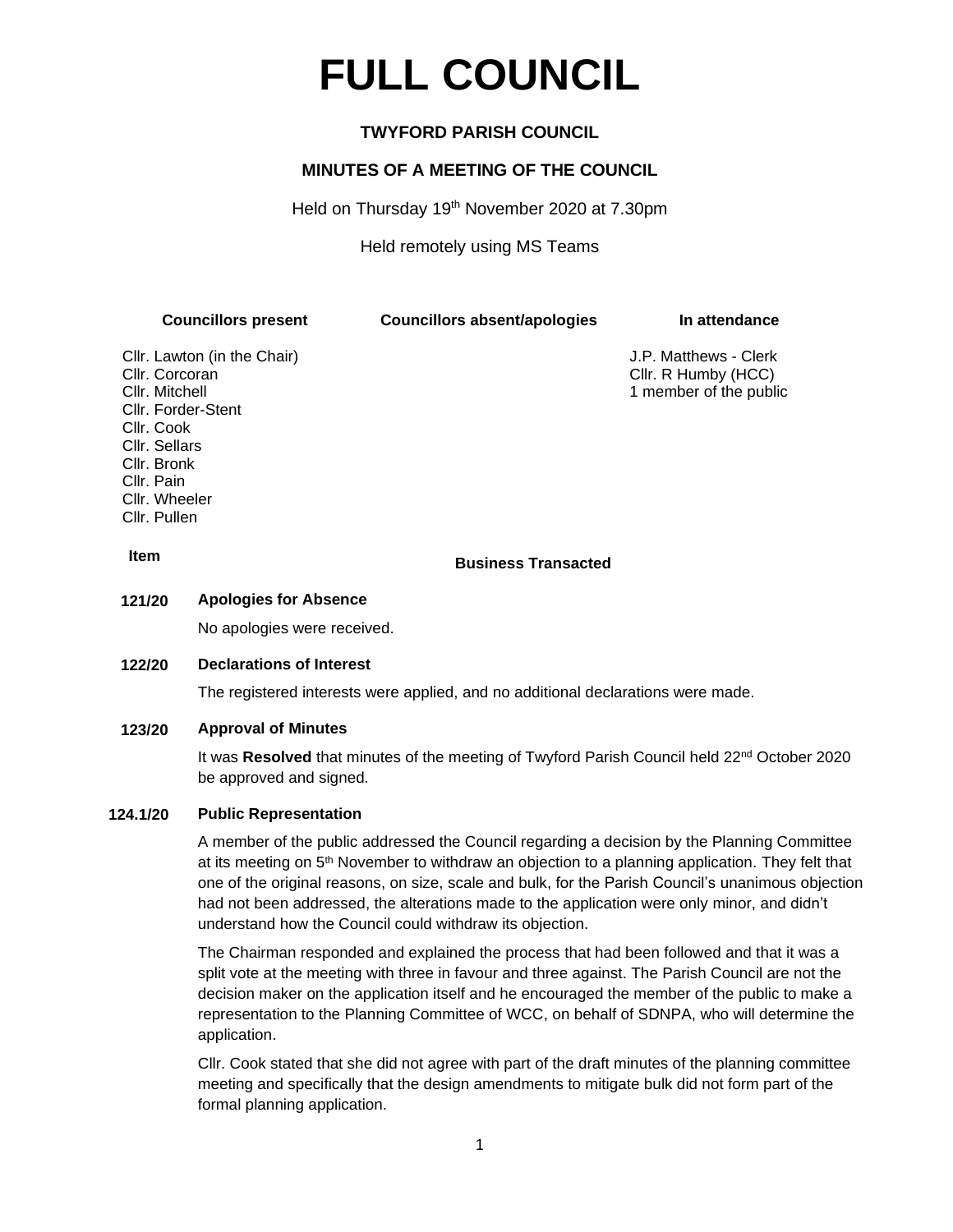# **124.2/20 County Councillor's report**

Cllr Humby advised the Lengthsman Scheme would continue to support parishes for another year and that it has been agreed to expand the types of work, with appropriate training, that Lengthsman can undertake by being able to work on the 'live' highway.

HCC is facing a significant deficit of funding in the region of £200M. Cllr Humby said it was likely that things would have to change and that there would be significant budget challenges ahead.

A Highways Review document has been published along with a Carbon strategy for highways which will look into the impact of machinery that Skanksa use and improving recycling rates of waste materials.

The Covid19 pop up schemes have received support and criticism. A part of a wider review, in the expectation that public's commuting and travelling patterns will change as a result of the pandemic, polices are being reviewed and it is expected that cycling, walking and public transport will be the priorities.

Cllr. Corcoran thanked Simon Cramp at HCC for all his hard work on the flood mitigation scheme and provided Cllr. Humby with an update on the challenges of applying for CIL to fund the scheme. Cllr. Corcoran also asked if there would be funding available for the Twyford PC cycleway project. Cllr. Humby said the recently announced funding from DfT was already allocated, but that there maybe some funds available if some of the allocated projects were not implemented.

Cllr. Bronk welcomed the retention and extension to the lengthsman scheme and the replacement of the Twyford Moors bus shelter. Cllr. Bronk queried whether the HCC review of polices would include speed limits because a future roadside cycleway between Tywford and Colden Common may not be viable on a road with a 50mph limit. Cllr. Bronk raised the continuing lack of progress, which had gone on for several years, on the reinstatement of the SLOW markings Park Lane which were now subject to further delays. Cllr. Humby said he would look into the Park Lane issue.

Cllr.Cook thanked her contact at HCC Highways who has positively and efficiently dealt with matters raised and was pleased to see that work to rectify the problem on Segars Lane would take place mid-December.

The Chairman thanked Cllr. Humby and Cllr. Warwick for allocating grant funding to support the wardens at Compton Lock during the summer. The wardens had been highly effective and improved the situation.

#### **124.3/20 District Councillors' reports**

A joint report from Cllr. Bronk & Cllr. Cook report is attached in the appendices.

Cllr. Bronk advised that he had just been made aware of Operation Transmission which would allow the A31, near Alresford, to be used a checkpoint for HGV traffic travelling to Portsmouth. More information would be briefed to WCC members in due course. The result of the scheme would mean traffic speeds limited to 30mph for the 3 month period of the project. Cllr Bronk was concerned about previous experience of Boomtown Festival on impacting the A31.

Cllr. Humby advised that a press release was due to be issued to all Parish Councils and that the volume of traffic involved was not anticipated to be like Boomtown. It would not be a lorry park, but a triage point with a Police presence.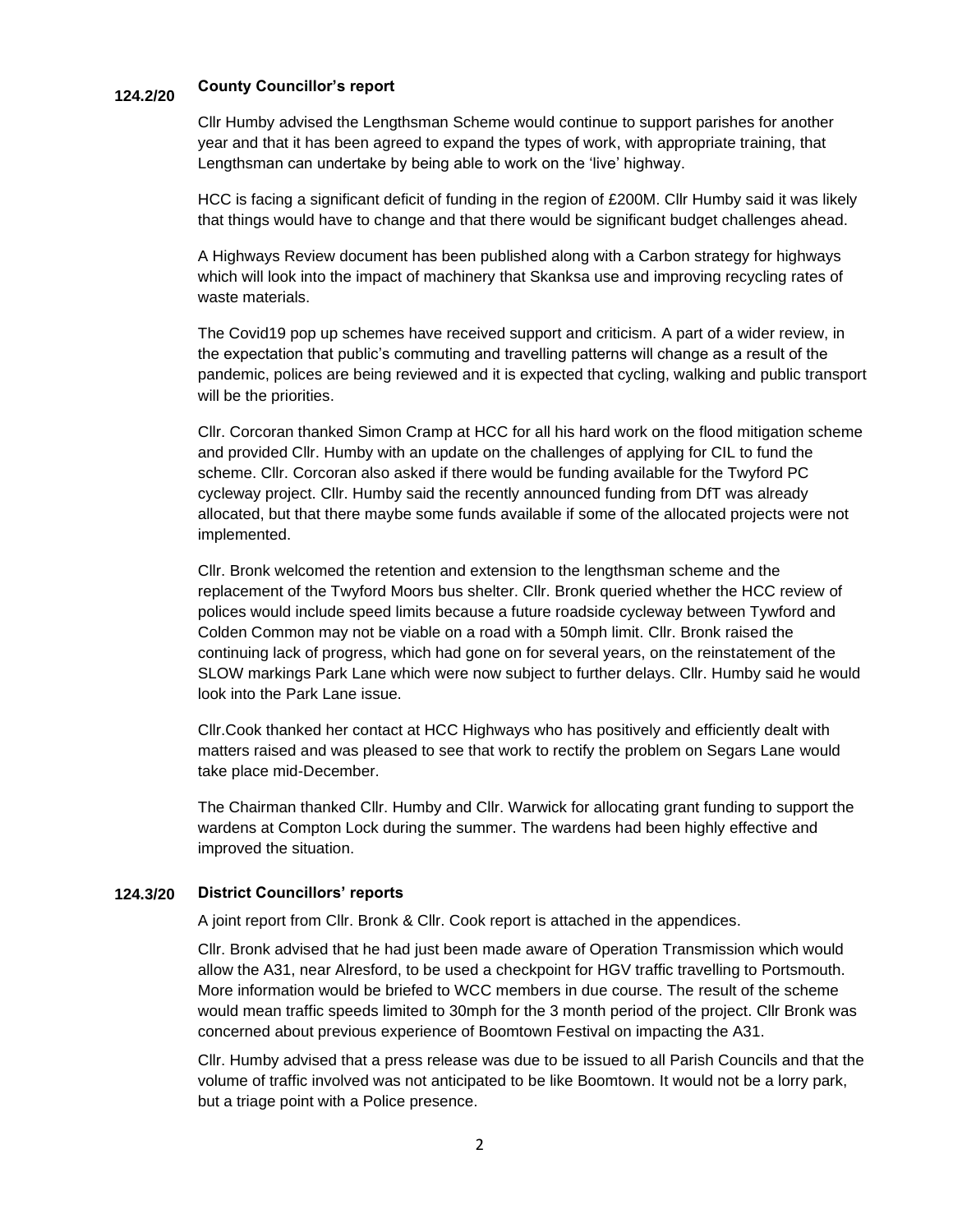#### **125/20 Matters arising from the minutes of the Full Council meeting held on 22nd October not included elsewhere on the agenda.**

There were no items to report.

#### **126/20 To receive an update from the Planning Committee**

Cllr. Mitchell advised there had been numerous communications regarding the Sarsen Stone planning application, which had been discussed at the previous Planning Committee. Cllr. Mitchell said he took professional pride in representing the Parish and would always look to learn from mistakes. As such, he had revisited the application documents in light of the correspondence and did not feel his decision was unjustified or that it misrepresented the parish.

There were no other applications or items to bring to the attention of the Council, however Cllr. Mitchell noted the points regarding the draft minutes of the committee meeting. He emphasised they were draft minutes and that they would still have to be agreed at the next Planning Committee meeting at which point corrections could be proposed.

The Chairman thanked Cllr. Mitchell for his hard work in chairing the Committee.

Cllr. Corcoran advised that a Pre Application has been submitted for site 26 in the TNP and therefore, would, in due course, be available for a TPC representation.

#### **127/20 To receive an update from the Recreation Committee**

Cllr. Wheeler advised members that work at Northfields was substantially complete, the site was looking impressive and well received. The play inspection report has been received and several items will require attention, including the playground fence at Hunter Park. He will review the report in detail and liaise with the Assistant Clerk.

The Chairman thanked Cllr. Cook for all her hard work and commitment in overseeing the improvement work at Northfields.

#### **127.1/20 Tree Works at Hunter Park and Northfields**

Members considered the report prepared by the Clerk and the three quotations to carry out the work.

It was **resolved:**

to appoint Supplier 1, C&D Trees, at a cost of £1,560+VAT

and

to approve a virement of £1,872 from general reserves to the Recreation Committee budget.

Proposed by Cllr.Corcoran, seconded by Cllr.Pullen

#### **127.2/20 Quotation for works at Northfields Play Area**

Members considered a recommendation from the Recreation Committee to renew safety surface under basket swing at cost of £3226.00+VAT.

*(If the work is carried out the same time as that approved by Full Council in minute 113.1.20 then a discount of £150 would apply.)*

#### It was **resolved:**

to appoint Redlynch, at a cost of £3,076+VAT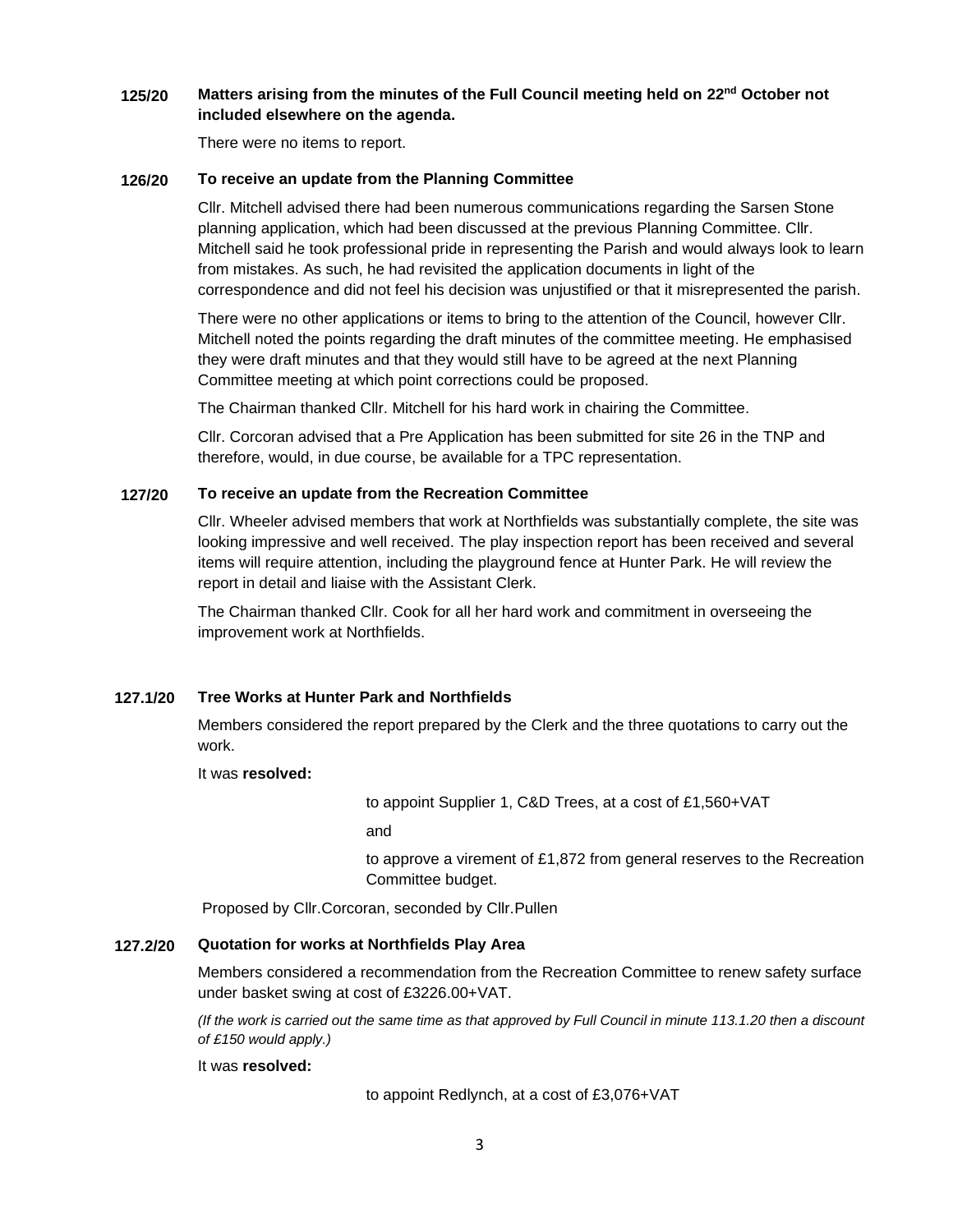Proposed by Cllr.Pullen, seconded by Cllr.Forder-Stent

and

to approve a virement of £3,691.2 from general reserves to the Recreation Committee budget.

Proposed by Cllr.Lawton, seconded by Cllr.Sellars

### **128/20 To receive an update from the Finance Committee**

Members received and considered a report prepared by the RFO.

**It was resolved** to modify section 6.17 of the Financial Regulations to read:

*"6.17. Any corporate credit card or trade card account opened by the council will be specifically restricted to use by the RFO, Clerk and Assistant Clerk and shall be subject to automatic payment in full at each month-end. Personal credit or debit cards of members or staff must not be used under any circumstances."*

Proposed by Cllr.Lawton, seconded by Cllr.Sellars.

#### **128.1/20 Update on 2020/21 Budget and draft Budget for 2021/22**

The RFO presented an update on the current Financial Year's budget and explained that although income levels from hirings at Hunter park were down slightly due to the pandemic this had not had serious effect on the budget and other income levels were as expected. The RFO highlighted there had been a discrepancy in total precept received from WCC for the year and Cllr. Bronk had previously queried this with WCC who had written to the Chairman. The Chairman would write a holding response to WCC.

A first version of a draft budget was presented to members and it was agreed that a working party would scrutinise the budget further prior to bringing back to Full Council in December 2020.

#### **128.2/20 Schedule of Payments**

It was **resolved** to **approve** the Schedule of Payments for November 2020.

Proposed by Cllr.Lawton, seconded by Cllr.Sellars.

#### **128.3/20 Balance of the bank accounts**

The bank balances as of 31st October 2020 were **noted**

#### **Ordinary Accounts**

| HSBC C/A            | £5,058.23   |
|---------------------|-------------|
| <b>HSBC Savings</b> | £126,479.96 |
| Nationwide          | £60,012.31  |
|                     |             |

**Total £191,550.50**

#### **129/20 Speed Limit Reminder signs report**

The Chairman introduced the report which is attached in the appendices. Of the two sites in the report it was observed there was a significant speeding issue at the Northfields site, just inside the 30mph limit. Clarification on at what distance the measurements are taken from the sign was provided and is included in the report.

Members suggested additional locations for SLR deployment and looked froward to receiving regular reports on the other deployed locations. The report was **noted**.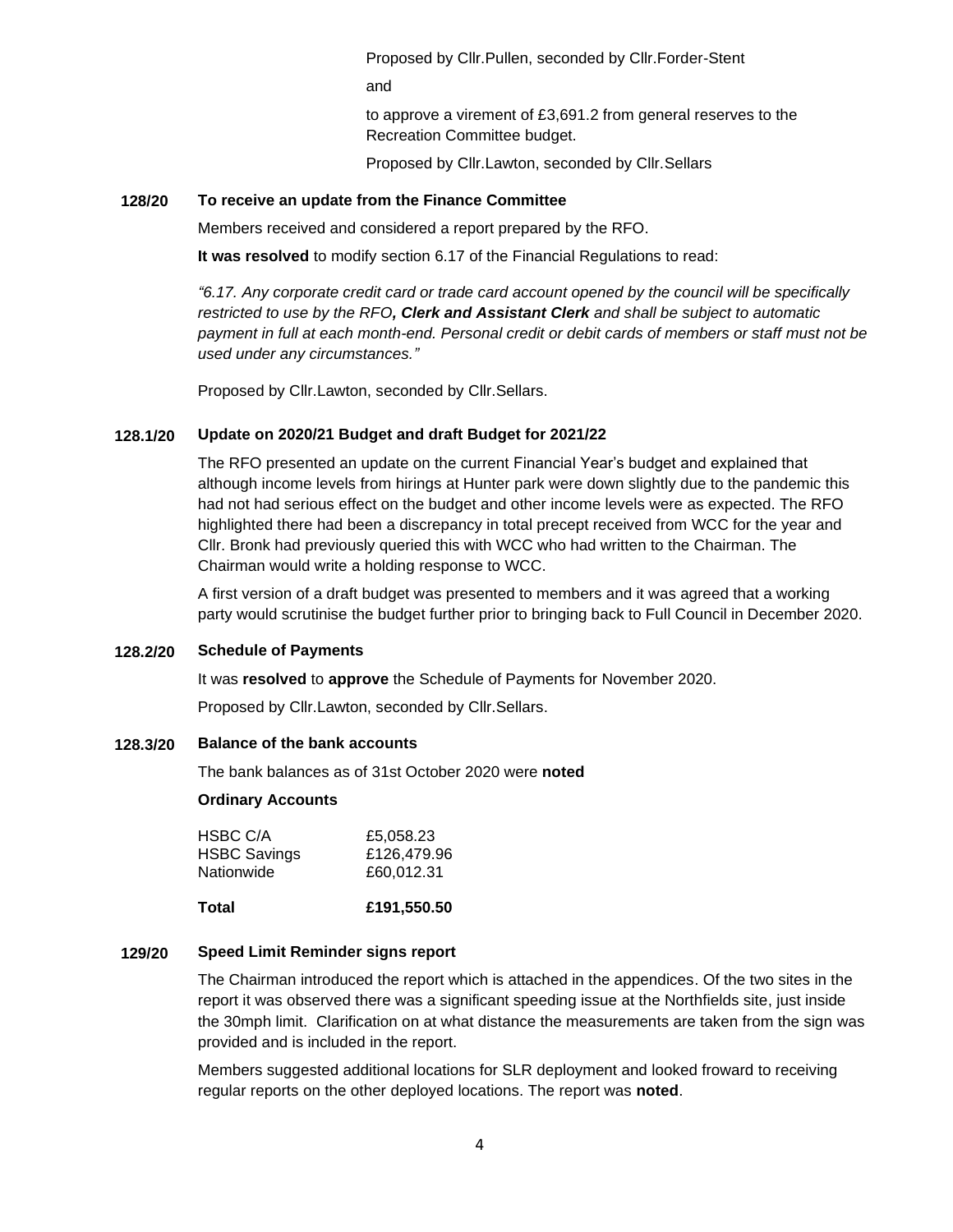#### **130/20 Project Updates**

#### **Neighbourhood Plan**

The draft plan has been submitted to the SDNPA, expect a response within about 3 weeks. The TNP website has been updated with all representations received and responses made. Work on preparing a Statement of Community Consultation.

### **Flood Mitigation & Car Park**

The various stakeholders are to have a meeting very soon to discuss and understand how and whether CIL funding could support the project.

### **Cycleway**

Realistic quotes were now being sought for the roadside route concentrating on the route from the traffic lights to Hockley Cottage.

Members discussed what they would like to see in terms of plans and phases for the project. Cllr. Bronk re-iterated his view that the project needed to consider the whole of the route through Twyford and not just single sections as Twyford Moors community needed access to facilities in Twyford village centre. Cllr. Cook wanted Colden Common to be involved with the plans. Cllr. Bronk would like to see formal plans they could be used to demonstrate to HCC that the footway south of Twyford would be suitable and protected for future cycleway use. Cllr Corcoran suggested that the full solution was beyond the resource of the Parish Council but that it does need to be recognised that there are two differing type of routes; a recreation route and commuter route between Colden Common and Winchester and both were required. Cllr. Mitchell, advised that the consultant is likely to recommend a build with a first phase. This would demonstrate the Parish Council's commitment to delivering a realistic first win and that additional stages would have to form part of wider project.

### **131/20 Berry Meadow and Compton Lock Committee business**

Cllr. Corcoran provided an update. Footpath work has been completed and the breach to the navigation fixed, for now. Fencing was completed in October. There are no other urgent matters. A budget is being prepared for 2021/22.

#### **132/20 S137 Grant Applications**

Cllr. Bronk did not participate in this agenda item.

#### **132.1/20 Twyford Tiny Tots**

Cllr. Wheeler did not participate in this item. It was **resolved** to **approve** £450.00 to the Twyford Tiny Tots for the purchase of modifiable triangle and rocker ramp and the large wobble board as part of a toy loan scheme.

#### **132.2/20 Twyford Brownies & Guides**

It was **resolved** to **approve** £176.40 to the Twyford Brownies & Guides to provide Covid safe personal equipment storage.